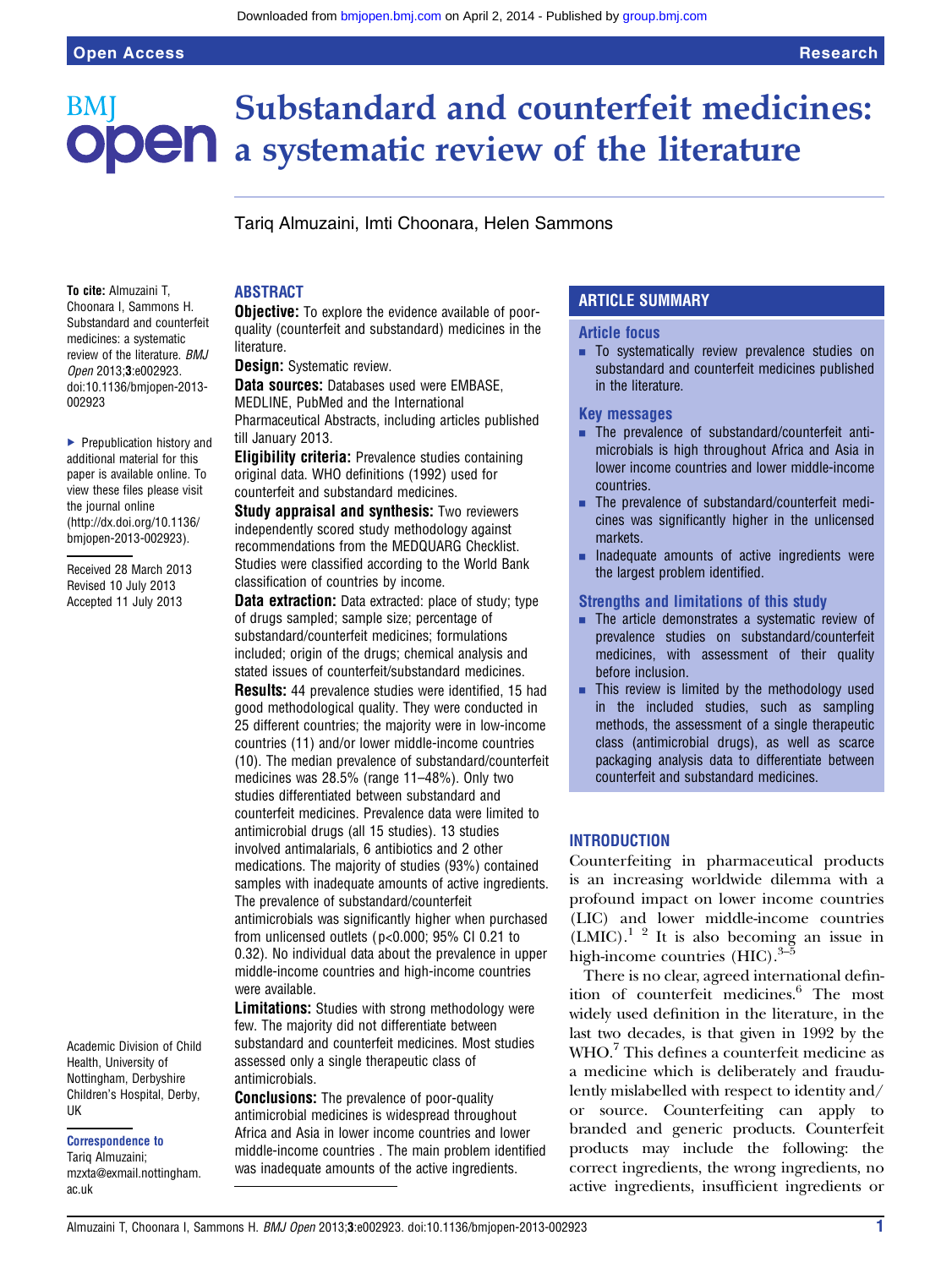fake packaging (ie, misleading about its origin or authenticity).7 Substandard medicines are defined as genuine medicines which have failed to pass the quality measurements and standards set for them. These quality standard tests have been derived from the official pharmacopoeias.<sup>8</sup> In 2011, the WHO member states chose to include counterfeit and substandard medicines under the new term 'substandard/spurious/falsely-labelled/falsified/counterfeit medical products' (SSFFC). This new term, however, has been questioned recently<sup>6</sup> as it is felt not to distinguish sufficiently between the different illegitimate drug categories (such as counterfeit and substandard) that require different monitoring and solutions.

According to The Pharmaceutical Security Institute data, the incidents of counterfeit medicines increased dramatically from 196 incidents in 2002 to 2018 incidents in  $2012<sup>9</sup>$ . The data are, in part, a reflection of adequate law enforcement and regulatory oversight in countries where these reports came from.<sup>10</sup> However, this figure would be even higher if resource-poor countries had adequate surveillance systems. Drug regulatory authorities and pharmaceutical companies hold records on counterfeit medicines, yet most are inaccessible.<sup>6 10</sup> More insight into the problem can be gained from prevalence studies published in the literature.<sup>10</sup> Thus, our objective was to systematically review prevalence studies published in the literature.

### **METHODS**

A literature search was carried out using the following medical databases: EMBASE (data range 1974–January 2013), MEDLINE (data range 1948–January 2013), PubMed (data range 1950–January 2013) and International Pharmaceutical Abstracts (data range 1970–January 2013). A preliminary search for MeSH terms associated with published prevalence studies was conducted trying to choose the most specific and sensitive words for the search strategy. Specific therapeutic areas, such as antimalarials, were recognised and added as additional terms to increase sensitivity; the search, however, was not limited to these categories. The search terms included: 'fake', 'counterfeit', 'substandard' or 'falsified' and have been combined with 'drugs', 'medicines', 'pharmaceuticals', 'antimicrobials', 'antimalarials' or 'antibiotics'. The search strategy is detailed in online [supplementary table](http://bmjopen.bmj.com/lookup/suppl/doi:10.1136/bmjopen-2013-002923/-/DC1) S1. The review was performed in accordance with the PRISMA statement.<sup>11</sup>

The eligibility criteria were any studies (irrespective of language) that evaluated the prevalence of substandard or counterfeit medicines within a defined area. Studies which discussed analytical methods for the identification of these drugs as well as reviews, opinion papers, letters and comments were set as exclusion criteria.

### Data collection process and data items

All abstracts were screened and evaluated against the inclusion and exclusion criteria. Where there was a doubt or the abstract was not available, the full text was obtained to determine inclusion. Full articles were then retrieved and a manual search of the references was performed. The following data were extracted independently (TA): place of the study; type of drugs sampled; sample size; percentage of counterfeit/substandard medicines; dosage forms included the following: chemical analysis; origin of the drugs and stated issues of substandard/counterfeit medicines (defined in online [supplementary table](http://bmjopen.bmj.com/lookup/suppl/doi:10.1136/bmjopen-2013-002923/-/DC1) S2). The number of medicines sampled and those that failed quality tests were also extracted from studies that included samples from licensed outlets (ie, public and private sectors) and unlicensed outlets (ie, informal markets). Study selection and data extraction were double-checked independently (HS) before inclusion.

Studies were classified according to the World Bank classification of income level as follows: LIC, LMIC, upper middle-income countries (UMIC) and  $HIC<sup>12</sup>$  Any study that contained information on more than one country was classified in the mixed group.

Substandard and counterfeit medicines are both recognised as poor-quality medicines. Chemical and packaging analysis is required to conclude if a medicine is substandard or counterfeit. This, however, is difficult and rarely reported.<sup>13</sup> Therefore, the term substandard/ counterfeit medicine is used in this review unless studies formally assessed packaging to differentiate medicines into these two different categories.

#### Quality evaluation assessment

Quality assessment of studies was conducted to try to minimise bias from the methodology used to collect data. The methodology of all identified studies were assessed against 12 criteria adapted from a previous published review (box 1).<sup>14</sup> These criteria were given in the methodology section of the MEDQUARG (Medicine Quality Assessment Reporting Guidelines) Checklist of items to be addressed in reports of surveys of medicine quality. Two reviewers (TA and HS) performed the

# **Box 1** Quality assessment criteria

- 1. Timing and location of study clearly stated.
- 2. Definition of counterfeit or substandard medicines used mentioned.
- 3. Type of outlets sampled.
- 4. Sampling design and sample size calculation described.
- 5. Type and number of dosage units purchased per outlet.
- 6. Random sampling used.
- 7. Information on who collected the samples (were mystery shoppers applied?)
- 8. Packaging assessment performed.
- 9. Statistical analysis described.
- 10. Chemical analysis clearly described.
- 11. Details on method validation.
- 12. Chemical analysis performed blinded to packaging.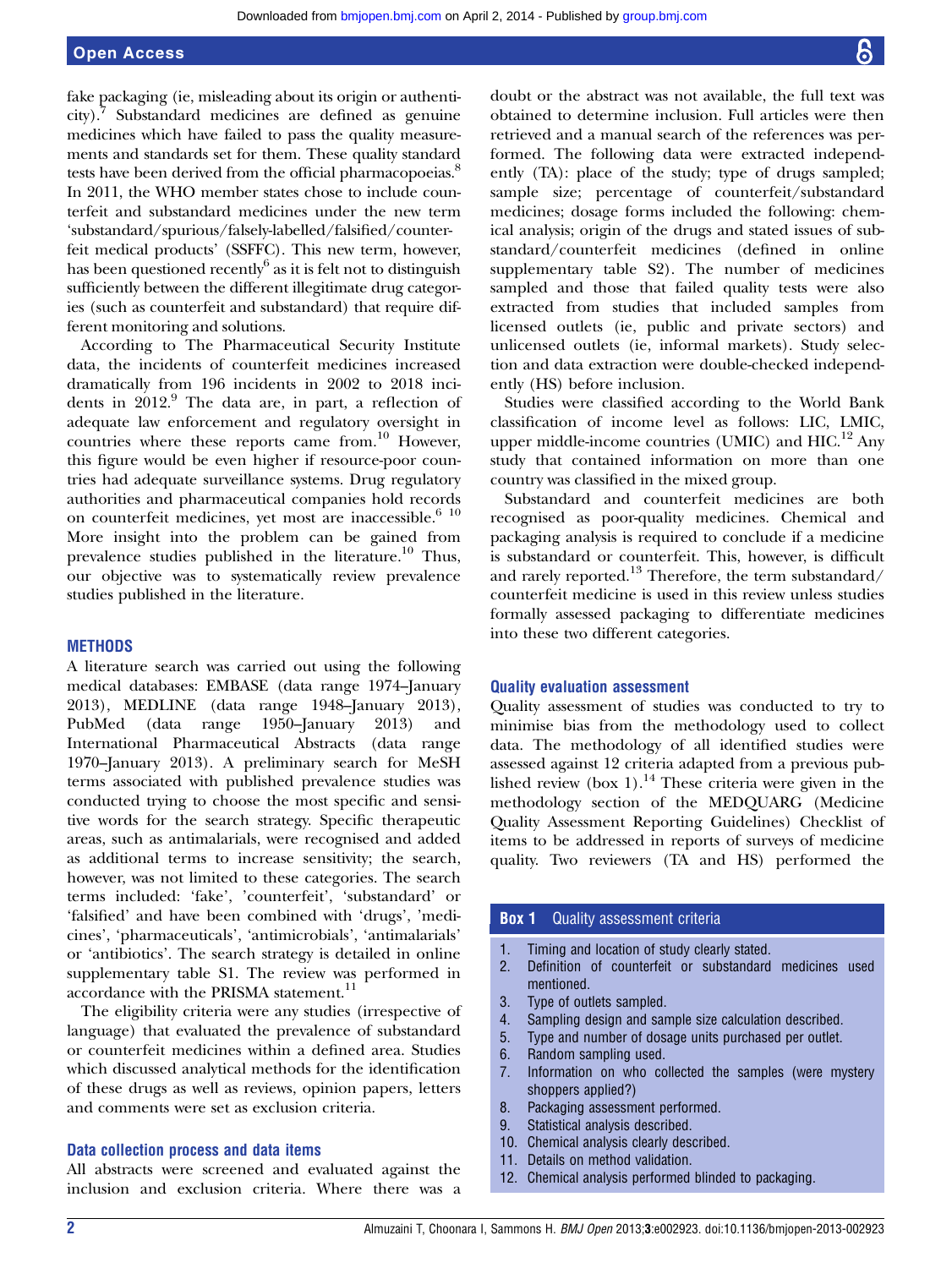evaluation independently. If there was any disagreement level, an independent third person (IC) was consulted. As there has been no cut-off limit specified, all studies that scored 6 or more were included as a subset of the studies that have good methodological strength, and therefore there was less chance of bias in their results.

# Statistical analysis

The median prevalence of substandard/counterfeit medicines was analysed for each income level group. Comparison of the prevalence in licensed (public and private sectors) and unlicensed (informal markets) outlets was performed using the Fisher exact test for proportions. A significant difference was defined at a p value  $< 0.05$ .

#### RESULTS

A total of 44 studies of the prevalence of substandard/ counterfeit medicines were identified. The number of articles screened and assessed is detailed in figure 1. After independent assessment, there was a 95% agreement level between the two assessors against the criteria specified for the quality assessment of the study methodology (box 1). No study fulfilled all 12 criteria. One study met 10 criteria, whereas 29 studies met only 5 criteria or less (figure 2 and online supplementary table S3). Fifteen studies fitted the prespecified criteria of scoring  $6$  or above<sup>15–29</sup> and were included in the analysis.

# Study methodology

All studies were designed to select drug samples from a target geographical region. These included drugs



Figure 1 Flow diagram of search and review process.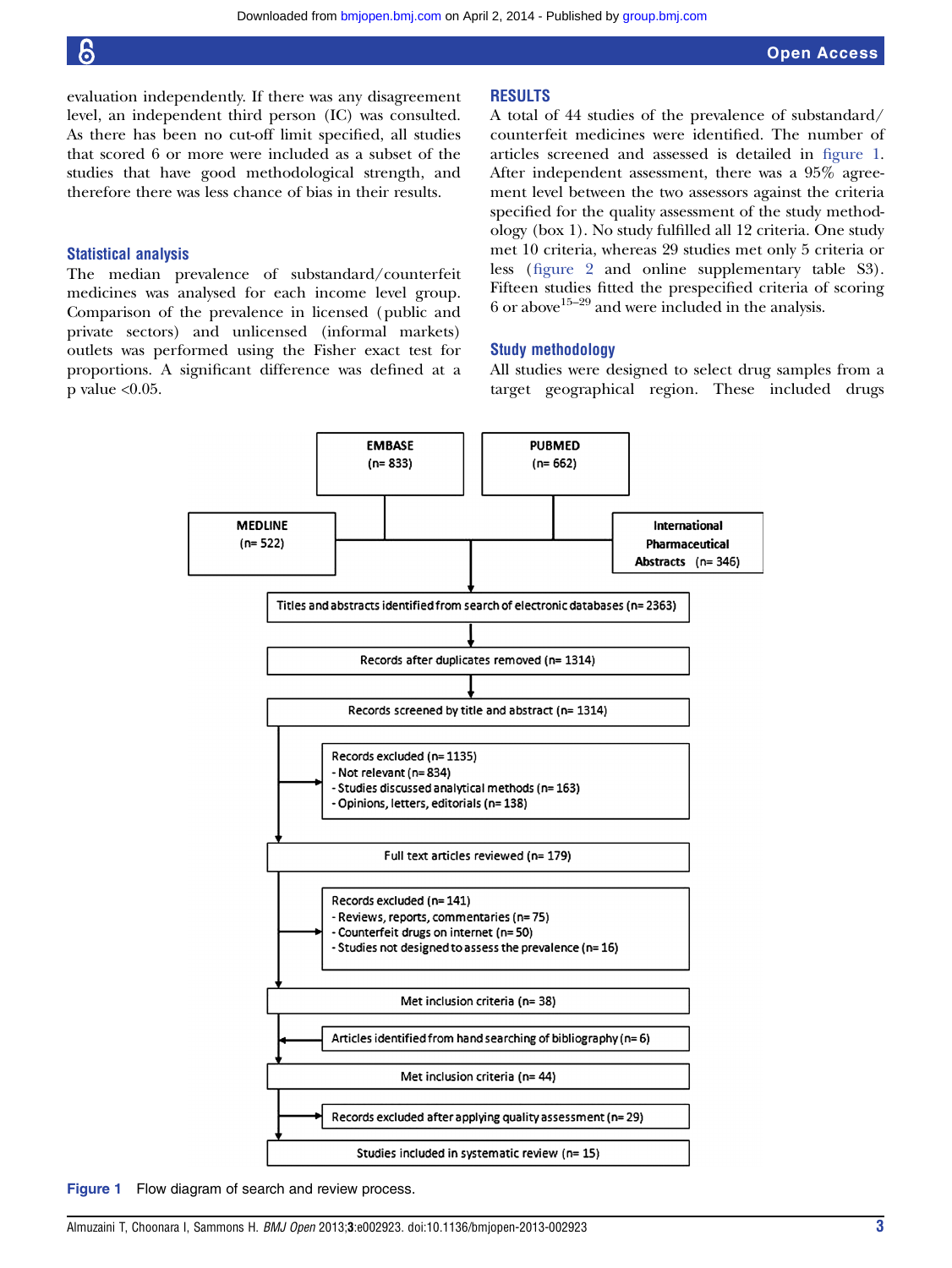# Open Access

Figure 2 Quality assessment criteria for methodology of included studies.



sampled from the public (ie, pharmacy hospitals and primary healthcare centres), private and/or informal (ie, market stalls and street sellers) sectors (see online [supplementary table](http://bmjopen.bmj.com/lookup/suppl/doi:10.1136/bmjopen-2013-002923/-/DC1) S4).

More than half of the studies used a convenience sampling method, in which investigators collected medicines from only accessible outlets. Only four studies used random sampling methods, in which investigators collected samples from outlets that were randomly chosen from a complete or registered list or outlets in a defined area.<sup>16 17 19</sup><sup>22</sup> Information on the person collecting the samples was provided by 12 studies. $15 \frac{15 \times 29}{15 \times 29 \times 29}$  Samples in these studies were purchased by national collaborators, behaving as normal clients, in situations where the seller had no indication as to the purpose of the purchases.

Methods used for drugs analysis were variable according to the type of test, dosage form and drug analysed. Generally, analysis of these samples was carried out with regard to pharmacopoeia specifications (see online [supplementary table](http://bmjopen.bmj.com/lookup/suppl/doi:10.1136/bmjopen-2013-002923/-/DC1) S4). Non-pharmacopoeial drugs were analysed in accordance with specifications and particular methods of their manufactures in order to evaluate the quality of these drugs.

The majority of the studies were conducted by investigators from different academic and research institutions  $(60\%)$ , with  $40\%$  from multilateral organisations (eg, WHO and UNICEF).

# Overview of the studies and prevalence of substandard/ counterfeit medicines

Fifteen studies were conducted in 25 different countries, mainly in Africa and Asia. Twenty-one were either LIC or LMIC. All 15 studies assessed the quality of antimicrobial drugs. Antimalarial drugs were the most extensively studied group of medicines (13 studies). Six studies included antibiotics and two studies included other therapeutic agents, paracetamol, ranitidine, salbutamol, diazepam and analgesics in their sampling process.<sup>17</sup><sup>23</sup> Only two studies considered paediatric formulations (ie, syrup and suspension) in their sampling process.  $22^{22}$ 

The median prevalence of substandard/counterfeit medicines was 28.5% (range 11–48%). The median prevalence of substandard/counterfeit medicines for each income level was similar in LIC (24%), LMIC (38%) and the mixed group (28.5%; table 1). The majority of the studies (8) were conducted in sub-Saharan Africa, where the prevalence of substandard/counterfeit medicines ranged from 12.2% to 48% (median 34%). This was similar in the five studies conducted in South Asia, range 11–44% (median 22%). This prevalence is mainly representative of antimicrobial drugs, as these accounted for the bulk of the tested samples. Details for each individual study are given in online [supplementary table](http://bmjopen.bmj.com/lookup/suppl/doi:10.1136/bmjopen-2013-002923/-/DC1) S4.

Only two studies from Southeast Asia performed packaging analysis of the samples collected.<sup>15</sup> <sup>28</sup> The prevalence of counterfeit drugs was 16% and 43% of antimalarials, respectively. The other studies were not designed to detect counterfeit medicines. However, the possibility of counterfeiting was raised in five of these studies as some of the samples had the wrong or no active ingredients.17 19 21–<sup>23</sup>

# Stated issues of substandard/counterfeit medicines

The assessment of drugs was made through special procedures and methods derived from official pharmacopoeias. The most common issues with substandard/ counterfeit drugs reported by these studies are shown in table 2. Inadequate amount of active ingredients was the most frequent problem reported.

#### Prevalence according to where medicines are purchased

Where patients purchase their medicines may affect the prevalence of substandard/counterfeit medicines. Five studies were identified in this review that sampled from licensed outlets (public and private sectors) and unlicensed outlets (informal markets; table 3). Four of these studies concerned antimalarials, $15^{24}$   $26^{27}$  and one concerned antibiotics.<sup>23</sup> The percentage of failed samples in unlicensed outlets was 51%, whereas it was 24% in licensed outlets. The proportion of failed samples was significantly higher in the unlicensed markets (p<0.000; 95% CI 0.21 to 0.32). Further details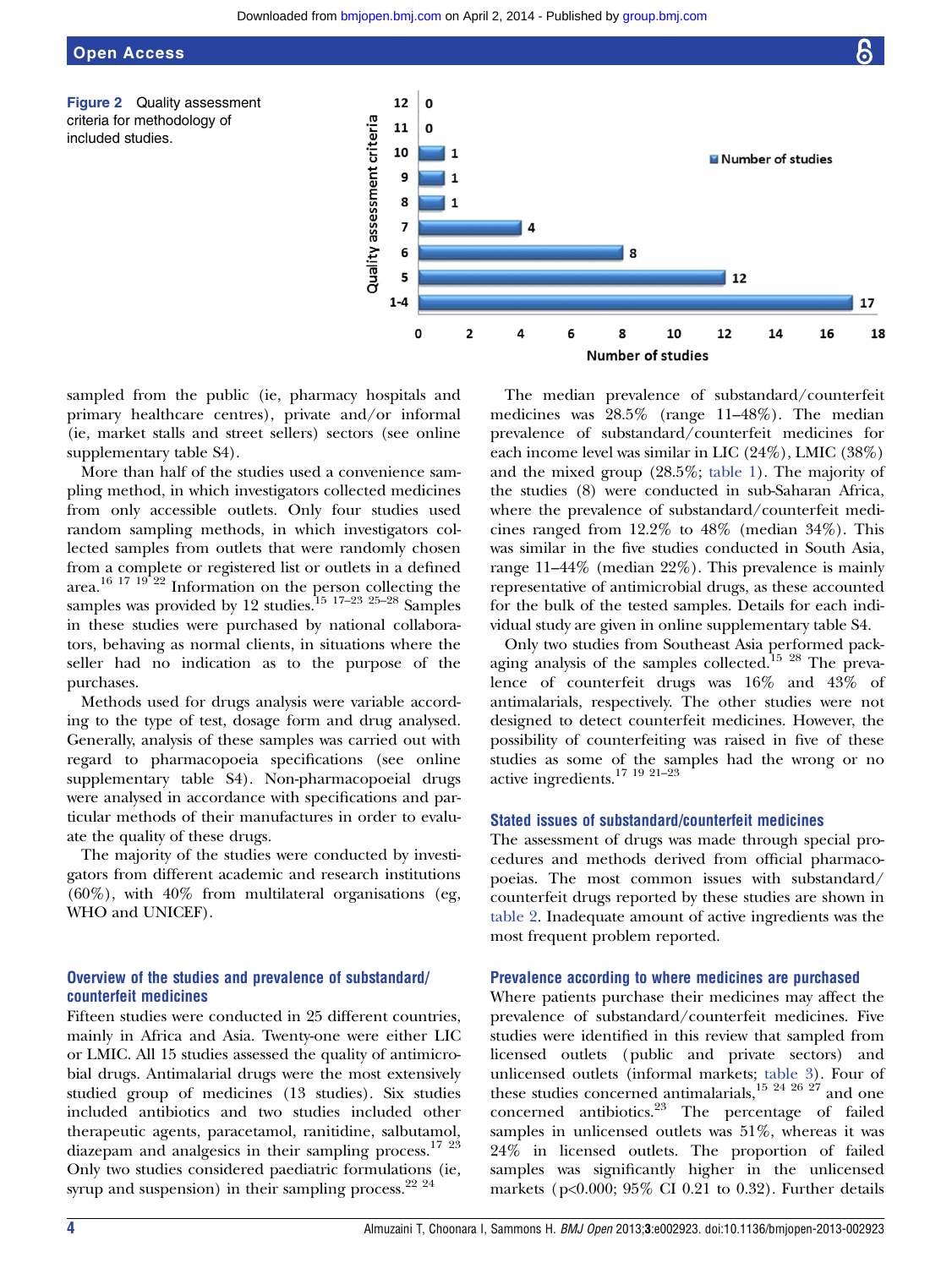Table 1 The range of the prevalence of counterfeit and substandard medicines based on the World Bank classification of countries (by income level)

| Income level<br>classification | <b>Countries</b>                                                                                         | Number of<br>studies | Prevalence of substandard/<br>counterfeit medicines<br>Range % (median %) |  |  |
|--------------------------------|----------------------------------------------------------------------------------------------------------|----------------------|---------------------------------------------------------------------------|--|--|
| LIC.                           | Lao PDR, Tanzania, Cambodia, Uganda                                                                      | 4                    | $12.2 - 44.5(24)$                                                         |  |  |
| <b>LMIC</b>                    | Indonesia, Nigeria, Cameroon                                                                             | 4                    | $18 - 48(38)$                                                             |  |  |
| <b>UMIC</b>                    | 0                                                                                                        | 0                    |                                                                           |  |  |
| <b>HIC</b>                     | $\Omega$                                                                                                 | 0                    |                                                                           |  |  |
| Mixed group                    |                                                                                                          |                      |                                                                           |  |  |
| LIC.                           | Myanmar, Cambodia, Lao PDR, Ghana, Kenya,<br>Tanzania, Uganda, Madagascar, Mali, Mozambigue,<br>Zimbabwe |                      | $11 - 44$ (28.5)                                                          |  |  |
| <b>LMIC</b>                    | Vietnam, Thailand, Cameroon, Nigeria, Senegal,<br>Sudan, Armenia, Ukraine, Uzbekistan                    |                      |                                                                           |  |  |
| <b>UMIC</b>                    | Gabon, Azerbaijan, Belarus, Kazakhstan                                                                   |                      |                                                                           |  |  |
| <b>HIC</b>                     |                                                                                                          |                      |                                                                           |  |  |

studies that have been carried out at more than one income

HIC, high-income countries; LIC, low-income countries; LMIC, lower middle-income countries; UMIC, upper middle-income countries.

on the individual failure rate in the public and private sectors were not given in these studies.

# **DISCUSSION**

The aim of this systematic review was to summarise the current data in the literature regarding substandard/ counterfeit medicines around the world. The results have shown that there is a significant problem in Africa and Asia, in LIC and LMIC, regarding antimicrobial medicines. Our findings highlight the lack of studies that exist outside of these regions and therapeutic classes. It also shows the lack of evidence available that specifically differentiates between substandard and counterfeit medicines. No individual data about the prevalence of these drugs in UMIC and HIC was available.

Our review shows a high prevalence of poor-quality antimicrobials. Most of the prevalence studies focused on antimicrobial medicines because of the considerable burden of infectious diseases in the study countries. This is in keeping with a recent commentary in the BMJ that highlighted substandard medicines as a priority

area in tropical diseases.<sup>30</sup> Under-dosing of antimicrobials can enhance the survival of more resistant parasites and therefore emergence of drug resistance.<sup>31</sup> <sup>32</sup> There was strong evidence in our results of samples with an inadequate amount of active ingredients (93% of studies), absence of active ingredients (47%) and dissolution failure (33%), comparable to taking a medicine in low dose and therefore likely to cause treatment failure. If 10% of patients fail treatment, it is recommended by the WHO that there should be a change in malaria treatment policy.<sup>33</sup> The amount of substandard/counterfeit medicines in the supply chain needs to be considered prior to this happening. Studies to assess the direct link between substandard/counterfeit drugs and drug resistance, however, have not been documented.

This review has shown that the prevalence of substandard/counterfeit antimicrobials reported was significantly higher in the unauthorised market. Unofficial sale of drugs in LIC and LMIC is a common practice and considered a serious public health problem.<sup>21</sup> <sup>34</sup> A survey carried out in Benin found that 86% of individuals interviewed thought that drugs purchased from unauthorised markets were of good quality.<sup>34</sup> The high cost of genuine drugs has been the main driving force for people to seek cheaper drugs from unauthorised markets.<sup>21</sup> Governments can play an important role in this matter by reducing taxes applied on medications. It has also to encourage domestic manufacturing of good quality and affordable generic drugs and to implement robust policies to ensure domestic market utilisation of these drugs.35 36

A large proportion of the studies identified were found to have a poor methodological quality. Only 15 of 44 studies identified met our quality inclusion criteria. 'Convenience sampling' was often preferred and investigators collected samples haphazardly based on what outlets were accessible. This method is convenient and inexpensive, and gives an initial assessment of the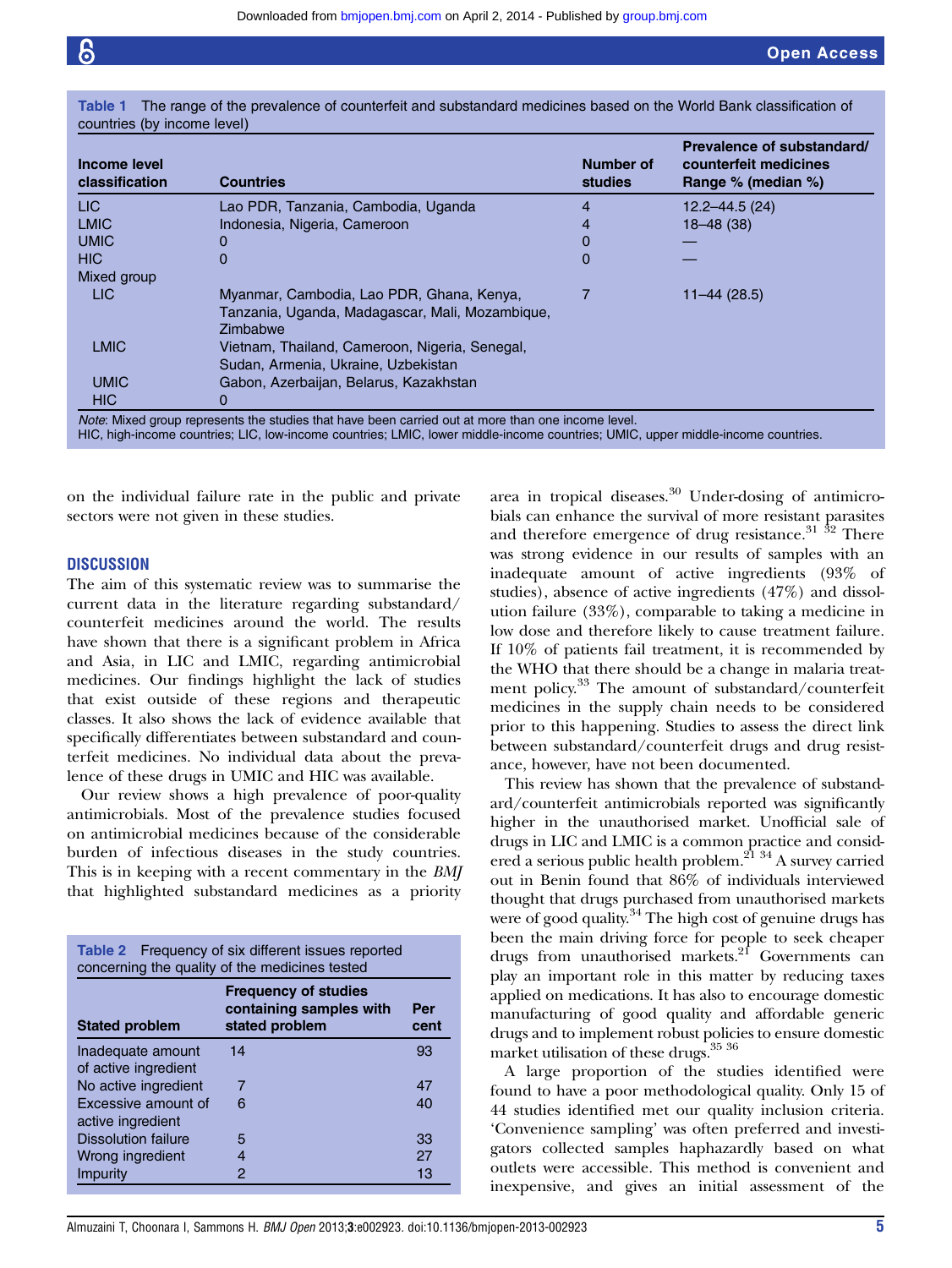# Open Access

|                                                              | sectors)                                    |                                       | Licensed outlets (public and private      | Unlicensed outlets (informal market)        |                                       |                                    |                   |
|--------------------------------------------------------------|---------------------------------------------|---------------------------------------|-------------------------------------------|---------------------------------------------|---------------------------------------|------------------------------------|-------------------|
| Country                                                      | <b>Total</b><br>number of<br><b>Samples</b> | <b>Number</b><br>of failed<br>samples | <b>Percentage</b><br>of failed<br>samples | <b>Total</b><br>number of<br><b>Samples</b> | <b>Number</b><br>of failed<br>samples | Percentage<br>of failed<br>samples | <b>References</b> |
| Cameroon, Ethiopia,<br>Ghana, Kenya, Nigeria,<br>Tanzania    | 240                                         | 64                                    | 26.6                                      | 27                                          | 12                                    | 44.4                               | 26                |
| Madagascar, Senegal,<br>Uganda                               | 144                                         | 41                                    | 28.4                                      | 53                                          | 23                                    | 43.4                               | 27                |
| Cambodia                                                     | 38                                          | 22                                    | 58                                        | 133                                         | 100                                   | 75                                 | 15                |
| Myanmar                                                      | 215                                         | 34                                    | 16                                        | 23                                          | 20                                    | 87                                 | 23                |
| Gabon, Ghana, Kenya,<br>Mali, Mozambique,<br>Sudan, Zimbabwe | 229                                         | 52                                    | 23                                        | 136                                         | 37                                    | 27                                 | 24                |
| Total                                                        | 866                                         | 213                                   | 24                                        | 372                                         | 192                                   | 51                                 |                   |

problem faced (analogous to a case report), but is prone to bias and may not be representative of the target area studied.<sup>14</sup> A more reliable and accurate measure involves an estimate of a sample size and selection of a random number of outlets from a complete list from that area. Only four studies were randomly selected from a complete list and only one calculated the sample size required.16 Information on the person collecting the samples, what is said to retailers and the behaviour at collection sites is also important, because if the seller realises that the 'customers' are performing a drug quality survey, this can affect their decision to offer substandard/counterfeit medicines for sale. Guidelines for surveys of the quality of medicines have been published and give clear standards for future studies.<sup>14</sup>

There are a number of international and national initiatives taking place to combat the problem of counterfeit and substandard medicines. INTERPOL, in cooperation with the World Customs Organisation (WCO) and WHO, is working with national police forces in combating the illicit trade of medicines, targeting both illicit physical and online outlets.37 38 The Container Control Programme (CCP) established by the United Nations Office on Drugs and Crime (UNDOC) and WCO, to enhance inspection of containers for counterfeit goods, has become an important tool to counteract the traffic of counterfeit drugs.<sup>39</sup> Recently, member states of the WHO have agreed on a new mechanism to tackle not only the problem of SSFFC but also to ensure the availability of quality, safe, efficacious and affordable medical products. $^{40}$  <sup>41</sup> However, more collaboration between different national and international organisations is needed to counteract this problem.

### Limitations and strengths

This review has a number of limitations including only searching published and accessible databases. Some reports were confidential, unpublished or published solely for limited distribution.<sup>23</sup> Some studies used different definitions and referred drug specifications to different pharmacopoeias. Furthermore, there have been inconsistencies in terms of drug sampling methods and the types of sector involved. All these factors make direct comparison difficult. Packaging analysis is important to confirm if a medicine is counterfeit or substandard. Currently, there is a scarcity of data to measure the prevalence of each problem individually. This is important as the causes and remedies are different. All the studies involved antimicrobials. The prevalence of counterfeit and substandard drugs in other therapeutic classes therefore remained unclear. In addition, data analysis and samples collected by investigators in some of these studies were not necessarily representative of a large target area, and thus the prevalence obtained cannot be extrapolated to the whole country studied. However, these studies give an insight into the problem and, following our assessment of methodology, give the best evidence currently available in the literature.

#### **CONCLUSION**

Substandard/counterfeit antimicrobial drugs represent a huge problem throughout Africa and Asia in LIC and LMIC, where the prevalence has been documented within studies. Antimicrobials, in their solid formulations, have been the most extensively studied group. Inadequate amounts of active ingredients were the main problem identified. Little consideration has been given to other therapeutic classes or paediatric formulations and this warrants further investigation. Well-designed prevalence studies, with adequate methodological details, are indeed required to reflect the actual prevalence.

Contributors TA and HS designed the search strategy. TA performed the literature search, screened the titles and abstracts and managed the references. HS independently double-checked the extracted data. TA and HS screened the retrieved papers against inclusion criteria and independently performed the quality evaluation assessment for the review. IC had the original idea for the study and interpreted the results. TA drafted the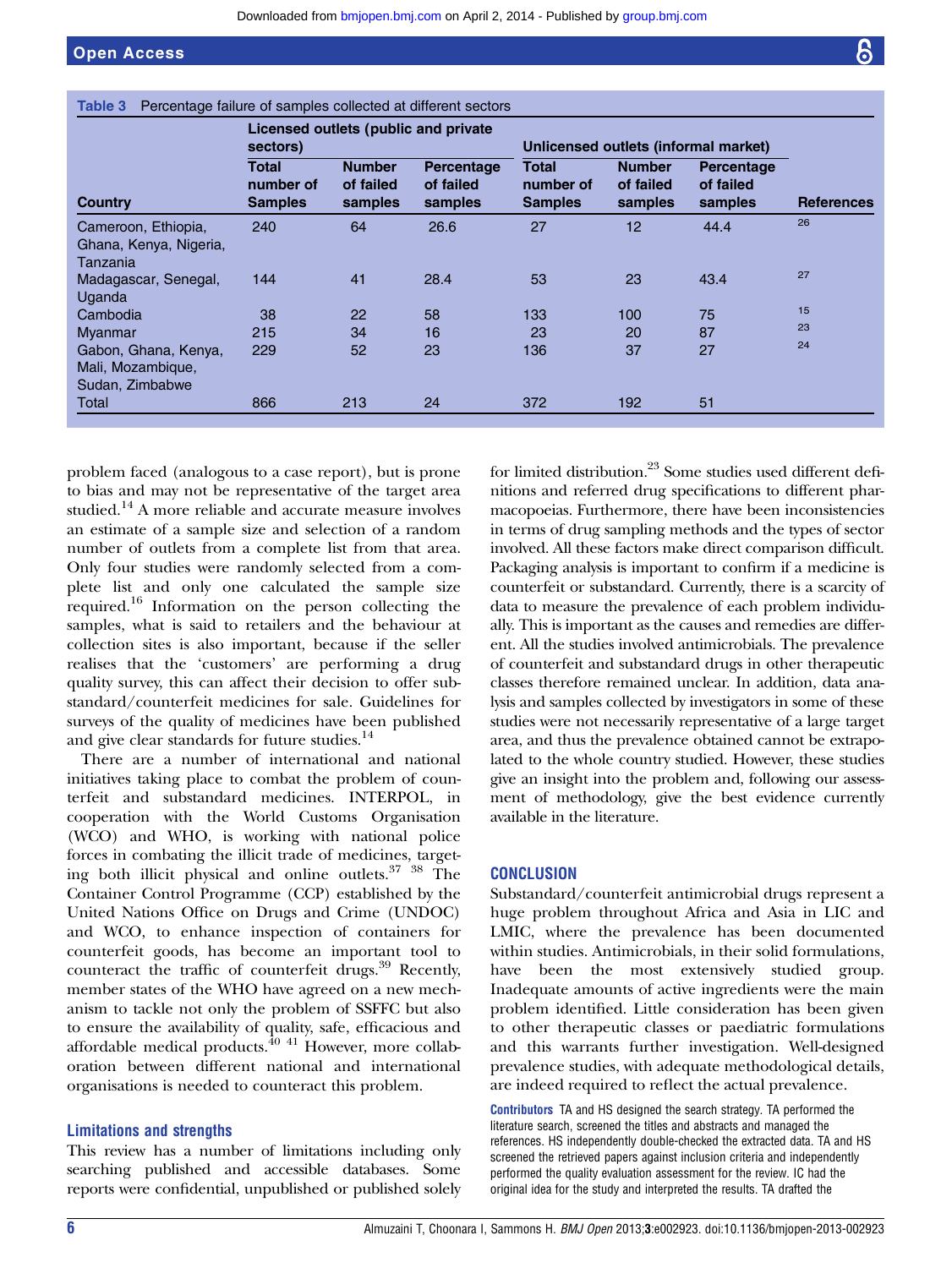manuscript and IC and HS critically revised it. All authors approve of this final submitted version after their revision of the manuscript.

Funding This research received no specific grant from any funding agency in the public, commercial or not-for-profit sectors.

Competing interests None.

Provenance and peer review Not commissioned; externally peer reviewed.

Data sharing statement No additional data are available.

**Open Access** This is an Open Access article distributed in accordance with the Creative Commons Attribution Non Commercial (CC BY-NC 3.0) license, which permits others to distribute, remix, adapt, build upon this work noncommercially, and license their derivative works on different terms, provided the original work is properly cited and the use is non-commercial. See: [http://](http://creativecommons.org/licenses/by-nc/3.0/) [creativecommons.org/licenses/by-nc/3.0/](http://creativecommons.org/licenses/by-nc/3.0/)

### **REFERENCES**

- 1. Caudron JM, Ford N, Henkens M, et al. Substandard medicines in resource-poor settings: a problem that can no longer be ignored. Trop Med Int Health 2008;13:1062–72.
- 2. Newton PN, Green MD, Fernández FM. Impact of poor-quality medicines in the 'developing' world. Trends Pharmacol Sci 2010;31:99–101.
- 3. Mackey TK, Liang BA. The global counterfeit drug trade: patient safety and public health risks. J Pharm Sci 2011;100:4571-9.
- 4. Liang B. Fade to black: importation and counterfeit drugs. Am J Law Med 2006;32:279–323.
- 5. European Commission. Report on EU customs enforcement of intellectual property rights: results at the EU border. 2011. [http://ec.](http://ec.europa.eu/taxation_customs/resources/documents/customs/customs_controls/counterfeit_piracy/statistics/2012_ipr_statistics_en.pdf) [europa.eu/taxation\\_customs/resources/documents/customs/](http://ec.europa.eu/taxation_customs/resources/documents/customs/customs_controls/counterfeit_piracy/statistics/2012_ipr_statistics_en.pdf) [customs\\_controls/counterfeit\\_piracy/statistics/2012\\_ipr\\_statistics\\_en.](http://ec.europa.eu/taxation_customs/resources/documents/customs/customs_controls/counterfeit_piracy/statistics/2012_ipr_statistics_en.pdf) [pdf](http://ec.europa.eu/taxation_customs/resources/documents/customs/customs_controls/counterfeit_piracy/statistics/2012_ipr_statistics_en.pdf) (accessed 23 May 2013).
- 6. Attaran A, Barry D, Basheer S, et al. How to achieve international action on falsified and substandard medicines. BMJ 2012;345:e7381.
- 7. WHO. Counterfeit drugs guidelines for the development of measures to combat counterfeit drugs. WHO/EDM/QSM/99.1. Geneva: WHO, 1999. [http://whqlibdoc.who.int/hq/1999/WHO\\_EDM\\_QSM\\_99.1.pdf](http://whqlibdoc.who.int/hq/1999/WHO_EDM_QSM_99.1.pdf) (accessed 10 Apr 2011).
- 8. WHO. What are substandard medicines? [http://www.who.int/](http://www.who.int/medicines/services/counterfeit/faqs/06/en/) [medicines/services/counterfeit/faqs/06/en/](http://www.who.int/medicines/services/counterfeit/faqs/06/en/) (accessed 23 May 2013). 9. PSI-Inc. (Pharmaceutical Security Institute). Counterfeit situation.
- <http://www.psi-inc.org/incidentTrends.cfm> (accessed 23 May 2013).
- 10. The Institute of Medicine (IOM). Countering the Problem of Falsified and Substandard Drugs report. 2013. [http://www.iom.edu/Reports/](http://www.iom.edu/Reports/2013/Countering-the-Problem-of-Falsified-and-Substandard-Drugs.aspx) [2013/Countering-the-Problem-of-Falsified-and-Substandard-Drugs.](http://www.iom.edu/Reports/2013/Countering-the-Problem-of-Falsified-and-Substandard-Drugs.aspx) [aspx](http://www.iom.edu/Reports/2013/Countering-the-Problem-of-Falsified-and-Substandard-Drugs.aspx) (accessed 23 May 2013).
- 11. Moher D, Liberati A, Tetzlaff J, et al. Preferred reporting items for systematic reviews and meta-analyses: the PRISMA statement. PLoS Med 2009;6:e1000097.
- 12. World Bank. How we Classify Countries. [http://data.worldbank.org/](http://data.worldbank.org/about/country-classifications) [about/country-classifications](http://data.worldbank.org/about/country-classifications) (accessed 25 May 2013).
- 13. Newton PN, Amin AA, Bird C, et al. The primacy of public health considerations in defining poor quality medicines. PLoS Med 2011;8: e1001139.
- 14. Newton PN, Lee SJ, Goodman C, et al. Guidelines for field surveys of the quality of medicines: a proposal. PLoS Med 2009;6:e1000052.
- 15. Lon CT, Tsuyuoka R, Phanouvong S, et al. Counterfeit and substandard antimalarial drugs in Cambodia. Trans R Soc Trop Med Hyg 2006;100:1019–24.
- 16. Kaur H, Goodman C, Thompson E, et al. A nationwide survey of the quality of antimalarials in retail outlets in Tanzania. PLoS ONE 2008;3:e3403.
- 17. Syhakhang L, Lundborg CS, Lindgren B, et al. The quality of drugs in private pharmacies in Lao PDR: a repeat study in 1997 and 1999. Pharm World Sci 2004;26:333–8.
- 18. Ogwal-Okeng J, Owino E, Obua C. Chloroquine in the Ugandan market fails quality test: a pharmacovigilance study. Afr Health Sci 2003;3:2–6.
- 19. Onwujekwe O, Kaur H, Dike N, et al. Quality of anti-malarial drugs provided by public and private healthcare providers in south-east Nigeria. Malar J 2009;8:22.
- 20. Hadi U, van den Broek P, Kolopaking E, et al. Cross-sectional study of availability and pharmaceutical quality of antibiotics requested with or without prescription (Over The Counter) in Surabaya, Indonesia. BMC Infect Dis 2010;10:203.
- 21. Basco LK. Molecular epidemiology of malaria in Cameroon. XIX. Quality of antimalarial drugs used for self-medication. Am J Trop Med Hyg 2004;70:245–50.
- 22. Taylor RB, Shakoor O, Behrens RH, et al. Pharmacopoeial quality of drugs supplied by Nigerian pharmacies. Lancet 2001;357:1933–6.
- 23. Wondemagegnehu E. Counterfeit and substandard drugs in Myanmar and Vietnam. Geneva: World Health Organization, 1999. WHO/EDM/QSM/99.3. [http://apps.who.int/medicinedocs/pdf/s2276e/](http://apps.who.int/medicinedocs/pdf/s2276e/s2276e.pdf) [s2276e.pdf](http://apps.who.int/medicinedocs/pdf/s2276e/s2276e.pdf) (accessed 23 May 2013).
- 24. Maponga C, Ondari C. The quality of antimalarials. A study in selected African countries. Geneva: World Health Organization, 2003. WHO/EDM/PAR/2003.4. [http://apps.who.int/medicinedocs/pdf/](http://apps.who.int/medicinedocs/pdf/s4901e/s4901e.pdf) [s4901e/s4901e.pdf](http://apps.who.int/medicinedocs/pdf/s4901e/s4901e.pdf) (accessed 23 May 2013).
- 25. Shakoor O, Taylor RB, Behrens RH. Assessment of the incidence of substandard drugs in developing countries. Trop Med Int Health 1997;2:839–45.
- 26. Sabartova J, Toumi A, Ondari C. Survey of the quality of selected antimalarial medicines circulating in six countries of sub-Saharan Africa. Geneva: World Health Organization, 2011. WHO/EMP/QSM/ 2011.1. [http://www.who.int/medicines/publications/WHO\\_QAMSA\\_](http://www.who.int/medicines/publications/WHO_QAMSA_report.pdf) [report.pdf](http://www.who.int/medicines/publications/WHO_QAMSA_report.pdf) (accessed 23 May 2013).
- 27. A collaborative study by the WHO and DQI. Survey of the quality of selected antimalarial medicines circulating in Madagascar, Senegal, and Uganda. November 2009. [http://apps.who.int/](http://apps.who.int/medicinedocs/documents/s17069e/s17069e.pdf) [medicinedocs/documents/s17069e/s17069e.pdf](http://apps.who.int/medicinedocs/documents/s17069e/s17069e.pdf) (accessed 23 May 2013).
- 28. Dondorp AM, Newton PN, Mayxay M, et al. Fake antimalarials in Southeast Asia are a major impediment to malaria control: multinational cross-sectional survey on the prevalence of fake antimalarials. Trop Med Int Health 2004;9:1241–6.
- Sabartova J, Nathanson E, Polishchuk O. Survey of the quality of anti-tuberculosis medicines circulating in selected newly independent states of the former Soviet Union. Geneva: World Health Organization, 2011. WHO/EMP/QSM/2011.2. [http://apps.](http://apps.who.int/medicinedocs/documents/s19053en/s19053en.pdf) [who.int/medicinedocs/documents/s19053en/s19053en.pdf](http://apps.who.int/medicinedocs/documents/s19053en/s19053en.pdf) (accessed 23 May 2013).
- 30. Dorlo TPC, Ravinetto RM, Beijnen JH, et al. Commentary: substandard medicines are the priority for neglected tropical diseases. BMJ 2012;345:e7518.
- 31. Terlouw DJ, Nahlen BL, Courval JM, et al. Sulfadoxinepyrimethamine in treatment of malaria in Western Kenya: increasing resistance and underdosing. Antimicrob Agents Chemother 2003;47:2929–32.
- 32. Barnes KI, Watkins WM, White NJ. Antimalarial dosing regimens and drug resistance. Trends Parasitol 2008;24:127–34.
- WHO. Guidelines for the treatment of malaria. 2nd edn. 2010. [http://whqlibdoc.who.int/publications/2010/9789241547925\\_eng.pdf](http://whqlibdoc.who.int/publications/2010/9789241547925_eng.pdf) (accessed 25 May 2013).
- 34. Abdoulaye I, Chastanier H, Azondekon A. Survey on the illicit drug market in Cotonou, Benin in March 2003. Med Trop (Mars) 2006;66:573–6.
- 35. Wertheimer AI, Norris J. Safeguarding against substandard/ counterfeit drugs: mitigating a macroeconomic pandemic. Res Social Adm Pharm 2009;5:4–16.
- 36. Health Action International (HAI). Medicine pricing matters. Taxing essential medicines—a sick tax that hinders access to treatment. December 2009. [http://www.haiweb.org/medicineprices/29012010/](http://www.haiweb.org/medicineprices/29012010/MPM_6.pdf) [MPM\\_6.pdf](http://www.haiweb.org/medicineprices/29012010/MPM_6.pdf) (accessed 11 June 2013).
- 37. Interpol. Pharmaceutical crime. 2012. COM/FS/2012–01/DCO-04. [http://www.interpol.int/content/download/3902/37957/version/](http://www.interpol.int/content/download/3902/37957/version/17/file/Factsheets_EN_jun2012_DCO04.pdf) [17/file/Factsheets\\_EN\\_jun2012\\_DCO04.pdf](http://www.interpol.int/content/download/3902/37957/version/17/file/Factsheets_EN_jun2012_DCO04.pdf) (accessed 24 May 2013).
- 38. WCO. International operation combats the online supply of counterfeit and illegal medicines. November 2009. [http://www.](http://www.wcoomd.org/en/media/newsroom/2009/november/international-operation-combats-the-online-supply-of-counterfeit-and-illegal-medicines.aspx) [wcoomd.org/en/media/newsroom/2009/november/international](http://www.wcoomd.org/en/media/newsroom/2009/november/international-operation-combats-the-online-supply-of-counterfeit-and-illegal-medicines.aspx)[operation-combats-the-online-supply-of-counterfeit-and-illegal](http://www.wcoomd.org/en/media/newsroom/2009/november/international-operation-combats-the-online-supply-of-counterfeit-and-illegal-medicines.aspx)[medicines.aspx](http://www.wcoomd.org/en/media/newsroom/2009/november/international-operation-combats-the-online-supply-of-counterfeit-and-illegal-medicines.aspx) (accessed 24 May 2013).
- 39. UNDOC. UN drugs and crime office, World Customs Organization make a dent in counterfeit goods and drug shipments. 2012. [http://](http://www.unodc.org/unodc/en/press/releases/2012/June/un-drugs-and-crime-office-world-customs-organization-make-a-dent-on-counterfeit-goods-and-drug-shipments.html) [www.unodc.org/unodc/en/press/releases/2012/June/un-drugs-and](http://www.unodc.org/unodc/en/press/releases/2012/June/un-drugs-and-crime-office-world-customs-organization-make-a-dent-on-counterfeit-goods-and-drug-shipments.html)[crime-office-world-customs-organization-make-a-dent-on-counterfeit](http://www.unodc.org/unodc/en/press/releases/2012/June/un-drugs-and-crime-office-world-customs-organization-make-a-dent-on-counterfeit-goods-and-drug-shipments.html)[goods-and-drug-shipments.html](http://www.unodc.org/unodc/en/press/releases/2012/June/un-drugs-and-crime-office-world-customs-organization-make-a-dent-on-counterfeit-goods-and-drug-shipments.html) (accessed 24 May 2013).
- 40. WHO. Substandard/spurious/falsely-labelled/falsified/counterfeit medical products: report of the Working Group of Member States. 2012. [http://apps.who.int/gb/ebwha/pdf\\_files/WHA65/A65\\_23-en.pdf](http://apps.who.int/gb/ebwha/pdf_files/WHA65/A65_23-en.pdf) (accessed 23 May 2013).
- 41. WHO. New global mechanism to combat Substandard/Spurious/ Falselylabelled/ Falsified/Counterfeit medical products. 2012. [http://](http://www.who.int/medicines/news/TRA-SE_EMP.pdf) [www.who.int/medicines/news/TRA-SE\\_EMP.pdf](http://www.who.int/medicines/news/TRA-SE_EMP.pdf) (accessed 23 May 2013).